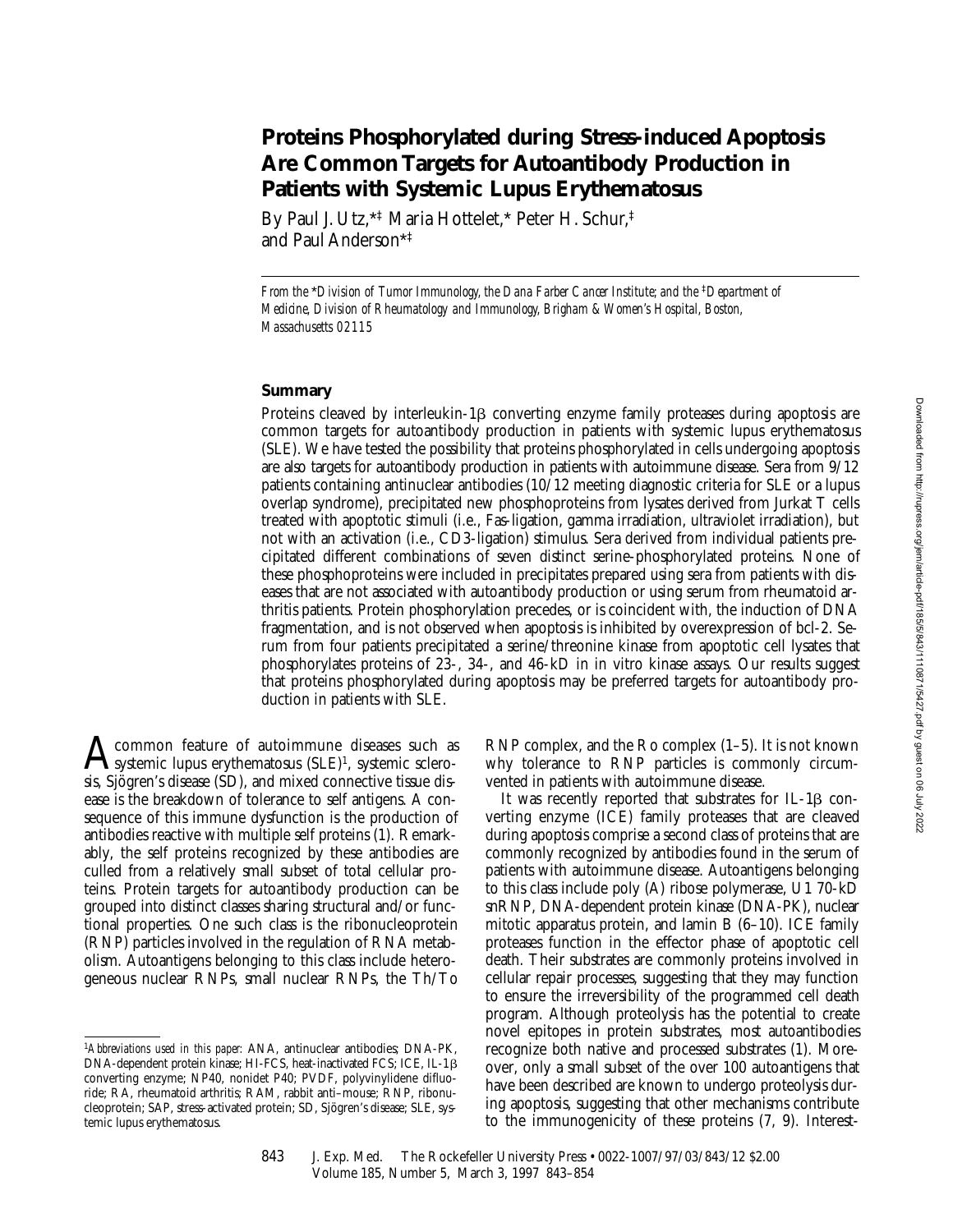ingly, several proteins, including the U1 70-kD protein, have been shown to translocate from the nucleus to large "apoptotic blebs" at the surface of cultured keratinocytes after UV irradiation (8, 11). This and other observations raise the intriguing possibility that cells undergoing apoptosis are uniquely suited to present modified self proteins to the immune system in such a way that overcomes normal mechanisms of peripheral tolerance (12, 13).

The possibility that cells undergoing apoptosis might be reservoirs of autoantigens led us to examine the possibility that proteins selectively phosphorylated during apoptosis might also be commonly recognized by autoantisera derived from patients with autoimmune disease. Recent results have established that inflammatory cytokines (e.g., TNF- $\alpha$ , Fasligand) and environmental stress (e.g., heat shock, UV light, and x irradiation) are potent triggers of apoptotic cell death (14–20). Stress-induced apoptosis requires the activation of a cascade of stress-activated protein (SAP) kinases that phosphorylate their specific substrates on serine or threonine residues (14–20). Although the relevent substrates for these kinases are largely unknown, and neither the kinases nor their substrates have been implicated in the etiology of autoimmune disease, we found that autoimmune sera from patients with SLE and lupus overlap syndromes commonly recognize proteins that are phosphorylated during apoptosis. In addition, serum from four of five patients with SLE or a lupus overlap syndrome were found to selectively precipitate a serine/threonine kinase from apoptotic cell extracts. Our results implicate a SAP kinase in phosphorylation of autoantigens during apoptosis and link a common protein modification to autoantibody production in patients with SLE.

## **Materials and Methods**

*Cell Culture.* Jurkat cells were grown in  $5\%$  CO<sub>2</sub> at  $37^{\circ}$ C using RPMI 1640 (BioWhittaker, Inc., Walkersville, MD) supplemented with 10% heat-inactivated FCS (HI-FCS; Tissue Culture Biologicals, Tulare, CA) and penicillin and streptomycin (Mediatech, Inc., Herndon, VA). Cells were grown and harvested at mid-log phase. Jurkat T cells overexpressing bcl-2 (or empty vector), a gift from John Reed (The La Jolla Cancer Research Foundation, La Jolla, CA), were grown in RPMI medium as described above, and supplemented with G418 (GIBCO BRL, Gaithersburg, MD) at a final concentration of 500  $\mu$ g/ml. Protein overexpression was confirmed by Western blotting before each experiment.

*Metabolic Labeling.* Jurkat cells were incubated at a density of  $2 \times 10^6$  cells/ml in labeling medium containing the following: 45% RPMI 1640, 45% RPMI 1640 lacking either phosphate (GIBCO BRL) or methionine and cysteine (GIBCO BRL), 2 mM glutamine (Mediatech, Inc.), 5% HI-FCS, and 5% HI-FCS that had been dialyzed to equilibrium against 10 mM Hepes buffer (Sigma Chemical Co., St. Louis, MO). 32P-labeled orthophosphate or 35S-labeled methionine and cysteine (Dupont–New England Nuclear, Boston, MA) was added at a concentration of 0.1 mCi/ml. Cells were incubated at  $37^{\circ}$ C for 10–12 h to allow the cells to reach a steady state before each treatment, unless otherwise indicated.

*Cell Lysis.* Lysis of cells was performed using nonidet P40

(NP40) (Sigma Chemical Co.) lysis buffer (1% NP40, 150 mM NaCl, 50 mM Tris, pH 7.8, 1 mM EDTA). NP40 lysis buffer was supplemented immediately before use with 1 mM sodium vanadate (Sigma Chemical Co.) and a 1:100 dilution of a  $100\times$  protease inhibitor cocktail prepared by dissolving 10 mg chymostatin, 1.5 mg leupeptin, 7 mg pepstatin A, 850 mg phenylmethylsulfonyl fluoride, 500 mg benzamidine, and 5 mg aprotonin in 50 ml of ethanol by stirring overnight. The solution was sterilized by filtration and stored at room temperature (21). All chemicals were purchased from Sigma Chemical Co. After addition of 1 ml lysis buffer, the lysate was incubated on ice for 30 min, centrifuged in a refrigerated microfuge (5402; Eppendorf Inc., Hamburg, Germany) at 14,000 rpm for 15 min, and the supernatant was immediately used for each experiment.

*UV Irradiation.* Labeled Jurkat cells were placed on  $100 \times 15$ mm polystyrene petri dishes (Nunc, Thousand Oaks, CA) at a concentration of  $2 \times 10^6$  cells/ml and irradiated (Stratalinker 2400; Stratagene Corp., La Jolla, CA) at a distance of 9 cm for 12 s. After irradiation, cells were incubated at  $37^{\circ}$ C for the indicated times before harvesting.

*Gamma Irradiation.* Labeled cells were placed in a 50-ml conical tube and irradiated at a dose of 3,300 rad from a Cesium 137 source using an irradiator (Gammacell 1000; Nordion International, Kanata, Ontario, Canada). After irradiation, cells were placed in culture dishes at  $37^{\circ}$ C and incubated for the indicated times before harvesting.

*Cellular Activation.* Labeled Jurkat cells were treated with the following antibodies: anti-Fas antibody 7C11 (provided by Michael Robertson, Indiana University, Bloomington, IN) from hybridoma supernatant at a final dilution of 1:500, and anti-CD3 antibody (Coulter Immunology, Hialeah, FL) at a concentration of 5  $\mu$ g/ml followed by goat anti–mouse antibody (Jackson ImmunoResearch Labs., West Grove, PA) at the same concentration. Cells were incubated at  $37^{\circ}$ C for the indicated times before harvesting.

*Immunoprecipitation and Western Blot Analysis.* Lysates were precleared once with 25  $\mu$ l of a 50% solution of protein A–Sepharose (Pharmacia, Uppsala, Sweden) in PBS and  $5 \mu$ g rabbit anti-mouse (RAM) IgG (Jackson ImmunoResearch Labs., West Grove, PA) for 1 h, followed by two preclears with protein A–Sepharose overnight. Mouse monoclonal antibodies (5  $\mu$ g) and 5  $\mu$ g RAM, or  $3.5-5$   $\mu$ l patient serum alone were used in precipitation experiments. Serum from all Brigham and Women's Hospital Arthritis Center (Boston, MA) patients who had a serum sample submitted to the Brigham and Women's Hospital Clinical Immunology Laboratory over an 8-mo-period was collected and stored at  $-20^{\circ}$ C until used. Serum from healthy control patients was a gift from P. Fraser (Brigham and Women's Hospital). Diagnoses and serum characterization were confirmed by chart review by P.J. Utz. Immunoprecipitations were performed after addition of 1% BSA (Intergen Co., Purchase, NY) in PBS to a total volume of 500  $\mu$ l, and rotation in a 4°C cold room for 2–24 h. Comparison of precipitates showed no difference between incubation times for periods of up to 72 h. Precipitates were harvested by centrifuging for 15 s at 14,000 rpm in a refrigerated Eppendorf microfuge, washing three times with NP40 lysis buffer supplemented with protease inhibitor cocktail, resuspending in SDS loading buffer with 9% 2-mercaptoethanol, boiling for 5 min, and electrophoresing on SDS–polyacrylamide gels as described (22). Proteins were transferred to nitrocellulose (Schleicher & Scheull, Keene, NH) for Western blotting experiments or to polyvinylidene difluoride (PVDF), (Dupont–New England Nuclear) for phosphoaminoacid analysis, and either exposed for autoradiography or subjected to Western blot analysis as indicated (23). The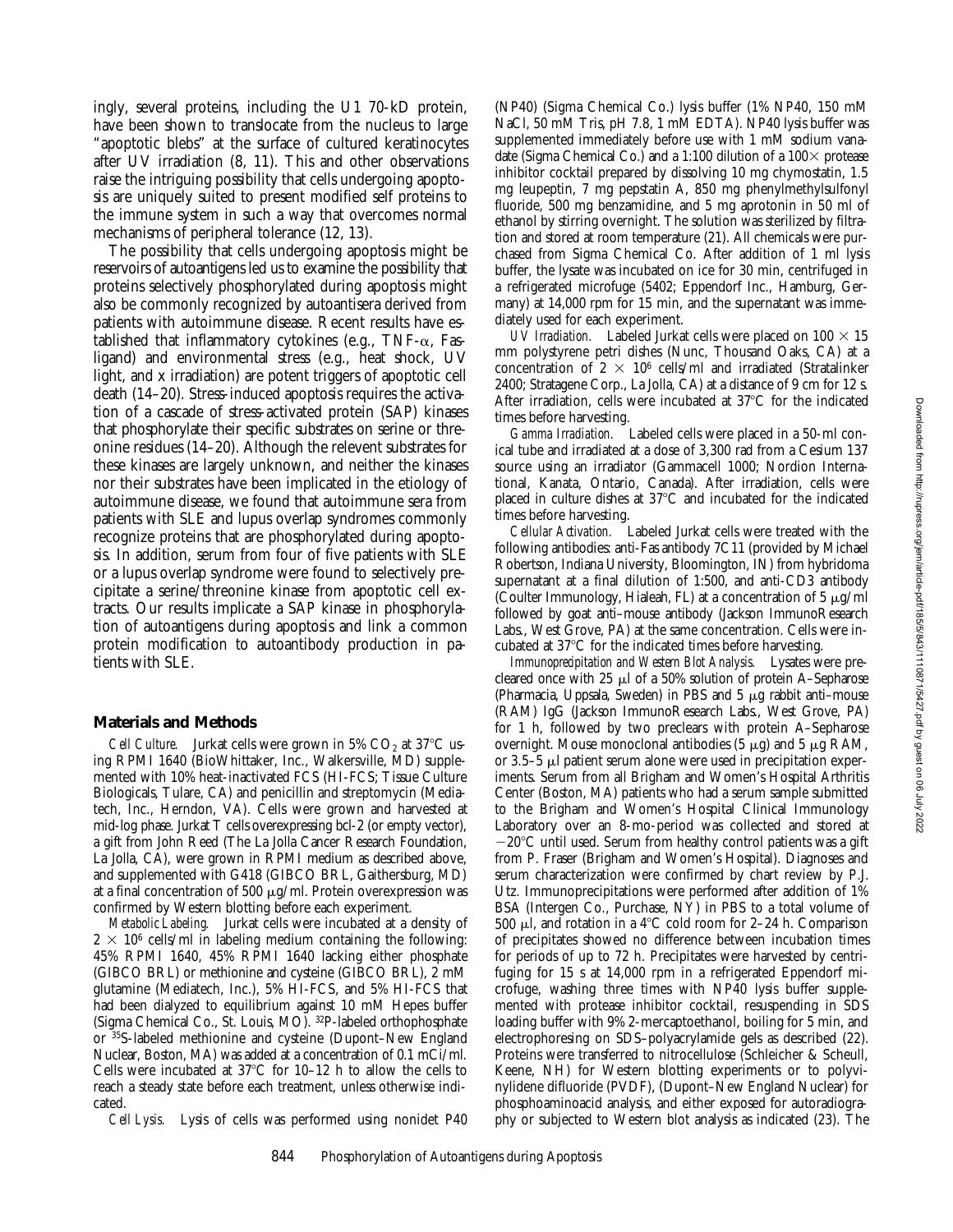| Patient      | 1                     | $\boldsymbol{2}$           | 3                            | 4                 | $\sqrt{5}$        | $6\phantom{.0}$          | $\tau$ | 8                                    | 9                        | $10\,$                   | 11                                   | 12                       | 13             | 14        |
|--------------|-----------------------|----------------------------|------------------------------|-------------------|-------------------|--------------------------|--------|--------------------------------------|--------------------------|--------------------------|--------------------------------------|--------------------------|----------------|-----------|
| ANA          | 1:2,560               | $^{+}$                     | 1:640                        | 1:640             | 1:640             | 1:20                     | $^{+}$ | 1:640                                | 1:640                    | 1:40                     | 1:2560                               | 1:160                    | ND             |           |
| Pattern      | D/C                   | S/D                        | P/D                          | P/D               | S/D               | ND                       | S/D    | D                                    | S                        | D/N                      | Nu                                   | S/D                      | ND             |           |
| RF           | ND                    | ND                         | <b>ND</b>                    | <b>ND</b>         | ND                | $\overline{\phantom{m}}$ | ND     | ND                                   |                          |                          | —                                    | ND                       | ND             | <b>ND</b> |
| Ro           | $^{+}$                |                            |                              | $\qquad \qquad -$ | $^{+}$            | $^{+}$                   | $^{+}$ | $^{+}$                               |                          | $\overline{\phantom{m}}$ | $^{+}$                               | $\overline{\phantom{m}}$ | <b>ND</b>      | <b>ND</b> |
| La           | -                     |                            |                              |                   |                   |                          |        |                                      |                          | —                        | $^{+}$                               | $\qquad \qquad -$        | ${\rm ND}$     | <b>ND</b> |
| Sm           | —                     |                            |                              |                   |                   |                          |        |                                      |                          |                          |                                      | $\qquad \qquad$          | ND             | <b>ND</b> |
| dsDNA        | $^{+}$                | $^{+}$                     |                              |                   |                   | $\overline{\phantom{0}}$ | $^{+}$ | $^{+}$                               |                          | —                        | -                                    | $\overline{\phantom{m}}$ | ND             | <b>ND</b> |
| ssDNA        | $^{+}$                |                            |                              | $^{+}$            | $^{+}$            | $^{+}$                   | $^{+}$ | $^{+}$                               |                          | —                        | $^{+}$                               | $^{+}$                   | ND             | <b>ND</b> |
| <b>RNP</b>   | $^{+}$                |                            |                              |                   |                   |                          |        |                                      |                          |                          | $^{+}$                               | $\qquad \qquad -$        | ND             | <b>ND</b> |
| APLA         | ND                    | $^{+}$                     | $^{+}$                       | <b>ND</b>         | $\qquad \qquad -$ | ND                       | —      |                                      | $\overline{\phantom{0}}$ | ND                       | ND                                   | ND                       | ND             | <b>ND</b> |
| Comp         | $\downarrow$          | $\mathop{\rm NI}\nolimits$ | ↓                            | $\downarrow$      | Nl                | $\uparrow$               | Nl     | Nl                                   | ND                       | Nl                       | Nl                                   | Nl                       | N <sub>D</sub> | <b>ND</b> |
| Disease      | <b>SLE</b>            | <b>SLE</b>                 | <b>SLE</b>                   | <b>SLE</b>        | Over              | ${\rm SD}$               | Over   | Over                                 | <b>UCTD</b>              | <b>SLE</b>               | <b>SLE</b>                           | <b>SLE</b>               | RA             | Fib       |
| <b>Bands</b> | pp200<br>pp54<br>pp17 | pp54                       | pp54<br>pp42<br>pp34<br>pp23 | pp54<br>pp17      | pp17              |                          | pp46   | pp54<br>pp42<br>pp34<br>pp23<br>pp17 |                          |                          | pp54<br>pp42<br>pp34<br>pp23<br>pp17 | pp54<br>pp42<br>pp34     |                |           |

**Table 1.** *Characterization of Autoimmune Sera*

Individual patient sera are identified by the numbers above each column. *ANA*, antinuclear antibody titer; *Pattern*, immunoflourescence staining pattern using Hep 2 cells as substrate (*P*, peripheral; *D*, diffuse or homogeneous; *C*, cytoplasmic; *N*, homogeneous nuclear; *S*, speckled; *Nu*, nucleolar); *RF*, rheumatoid factor; *Ro*, RNA binding protein Ro; *La*, RNA binding protein La; *Sm*, Smith antigen; *dsDNA*, double-stranded DNA; *ssDNA*, single-stranded DNA; APLA, antiphospholipid antibody, determined by anticardiolipin ELISA assay; *Comp*, complement determined by CH 50 assay. Test results are labeled as positive  $(+)$ ; negative  $(-)$ ; normal (NI); not done (ND); increased  $(+)$ ; or decreased  $(+)$ . Over, SLE overlap syndrome; UCTD, undifferentiated connective tissue disease; Fib, fibrositis. The relative migration of phosphoproteins precipitated using sera derived from individual patients (derived from Fig. 1 *A*) are as indicated.

mouse monoclonal antibody 4D7, anti-bcl-2 (PharMingen, San Diego, CA) was used for blotting studies at a dilution of 1:1,000. Nitrocellulose blots were blocked with 3% BSA in PBS overnight at  $4^{\circ}$ C. Bands were visualized using RAM conjugated to horse radish peroxidase (Amersham Corp., Arlington Heights, IL) at a dilution of 1:7,500 in 1% BSA in PBS, and developed using enhanced chemiluminescence performed according to the manufacturer's instructions (Amersham Corp.).

*Phosphoaminoacid Analysis.* Immunoprecipitates that had been electrophoresed and transferred to PVDF were rinsed thoroughly with water, exposed for radiography, and appropriate bands excised with a razor blade. The radiolabeled bands were than subjected to acid hydrolysis as described (24), with the exception that two-dimensional electrophoresis was performed at  $14^{\circ}$ C rather than at  $4^{\circ}$ C.

*DNA Fragmentation.* Unlabeled Jurkat cells were induced to undergo apoptosis using the above triggers in parallel experiments to those using radiolabeled cells. Cells were collected at the indicated times and centrifuged for 5 min at 1,000 rpm. The cell pellet was lysed by adding 500 µl DNA lysis buffer (20 mM Tris, pH 7.4, 5 mM EDTA, and 0.4% Triton X-100) and incubating on ice for 15 min, mixing several times. After centrifuging at  $4^{\circ}$ C at 14,000 rpm for 5 min, supernatants were extracted with a 25 phenol:24 chloroform:1-isoamyl alcohol mixture (GIBCO BRL). Next, 100 µl 5 M NaCl and 500 µl isopropanol were added to each tube before incubating overnight at  $-70^{\circ}$ C. Samples were thawed and centrifuged at 14,000 rpm for 5 min, washed once with 70% ethanol, and dried in a Speed-Vac. Pellets

were resuspended in 30  $\mu$ l of Tris-EDTA buffer containing 0.1 mg/ml RNase A (Sigma Chemical Co.) and incubated at  $37^{\circ}$ C for 30 min. After the addition of 10  $\mu$ l loading buffer, 10  $\mu$ l of each sample, corresponding to 1 million cells per lane, was separated on 0.8% agarose gels and visualized by ethidium bromide staining under UV light.

*In Vitro Kinase Assays.* Individual immunoprecipitates were washed three times in NP40 lysis buffer, then once with TBS (150 mM NaCl, 20 mM Tris, pH 7.6) before resuspending in 30  $\mu$ l kinase buffer (20 mM Tris, pH 7.6, 10 mM MgCl<sub>2</sub>, 2 mM MnCl<sub>2</sub>, and 20  $\mu$ Ci [<sup>32</sup>P]-gamma ATP [Dupont–New England Nuclear] 150 mCi/ml) for 30 min at  $30^{\circ}$ C. The reactions were terminated by addition of sample buffer and boiling for 5 min. Proteins were separated on an SDS-PAGE gel before transfer to PVDF and autoradiography for 2–5 min (25).

## **Results**

*Autoimmune Sera Recognize Proteins Phosphorylated during Stress-Induced Apoptosis.* Serum from 12 random patients with positive tests for antinuclear antibodies (ANA; defined as  $\geq 1:20$  titer on immunofluorescence staining using Hep2 cells as a substrate), as well as serum from 10 healthy control patients, 5 rheumatoid arthritis patients, and 15 patients with diseases considered to be unassociated with autoantibodies (including fibrositis, tendonitis, bursitis, chronic fa-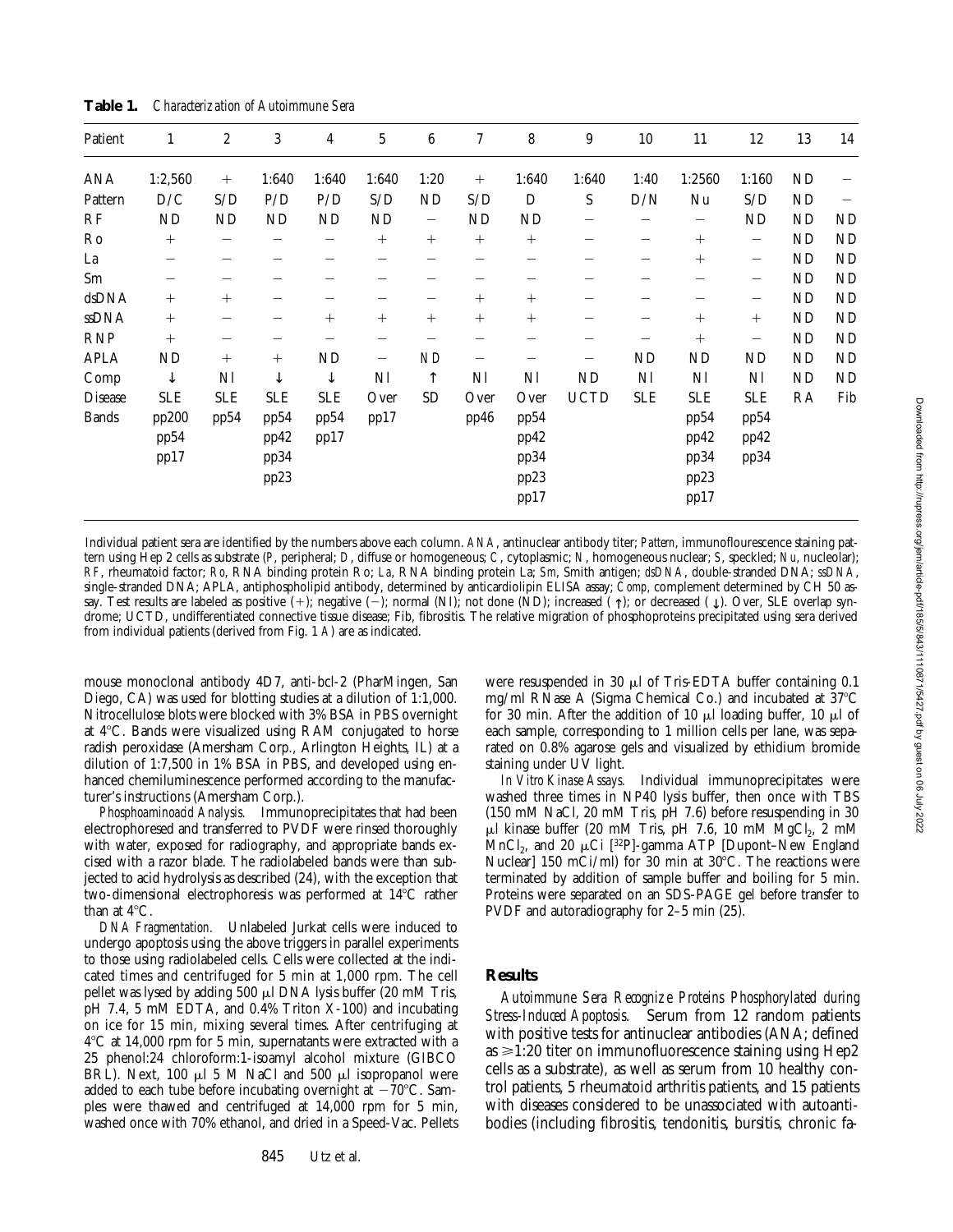

tigue syndrome, carpal tunnel syndrome, and osteoarthritis), were chosen from the sera collected as described in Materials and Methods. All patients with a positive ANA test were further screened by ELISA for antibodies against DNA, the Smith complex, Ro, La, and RNP, and the patients' charts were reviewed to obtain clinical data sufficient to establish a diagnosis (1). As summarized in Table 1, most patients (10/12) met published criteria for either SLE or lupus in association with a second inflammatory condition (referred to as SLE overlap syndrome; 26). Other conditions were also represented, including SD (patient 6), and undifferentiated connective tissue disease (patient 9). One patient with rheumatoid arthritis (RA; patient 13) and a patient with fibrositis (patient 14) are also presented for comparison.

Jurkat cells metabolically labeled with 32P-orthophosphate were cultured for 2.5 h in the absence or presence of a monoclonal antibody reactive with Fas (anti-7C11), solubilized in NP40 lysis buffer, and immunoprecipitated using the indicated autoimmune or control sera. Immunoprecipitates were separated on a 12% SDS–polyacrylamide gel, transferred to nitrocellulose, and subjected to autoradiograpy.

Fig. 1 *A* shows that  $9/12$  ANA+ autoimmune sera, representing 9/10 SLE or SLE overlap patients, precipitated at least one new phosphoprotein from cells undergoing Fas-mediated apoptosis compared to untreated cells. The phosphorylation of these proteins did not result from a nonspecific, general increase in kinase activity after Fas engagement, as  $32P$ -labeled, whole cell extracts prepared from untreated and apoptotic cells were identical when compared on SDS-PAGE gels (data not shown). The individual phosphoproteins precipitated by several of the patient sera is strikingly similar in profile, but variable in intensity of phosphorylation. For example, serum from patients 1, 2, 3, 4, 8, 11, and 12 precipitates a protein of  $\sim$ 54 kD (pp54) that is weakly phosphorylated in untreated cell lysates and strongly phosphorylated in lysates from apoptotic cells. Similarly, a 34-kD protein (pp34) was precipitated using serum derived from patients 3, 8, 11, and 12; and a doublet of  $\sim$ 42 kD (pp42) was precipitated using serum derived from patients 3, 8, 11, and 12. None of these phosphoproteins were precipitated using ANA  $(-)$  sera derived from patients 13 or 14, nor using sera derived from 12 healthy control patients or 4 additional patients with RA (data not shown). The level of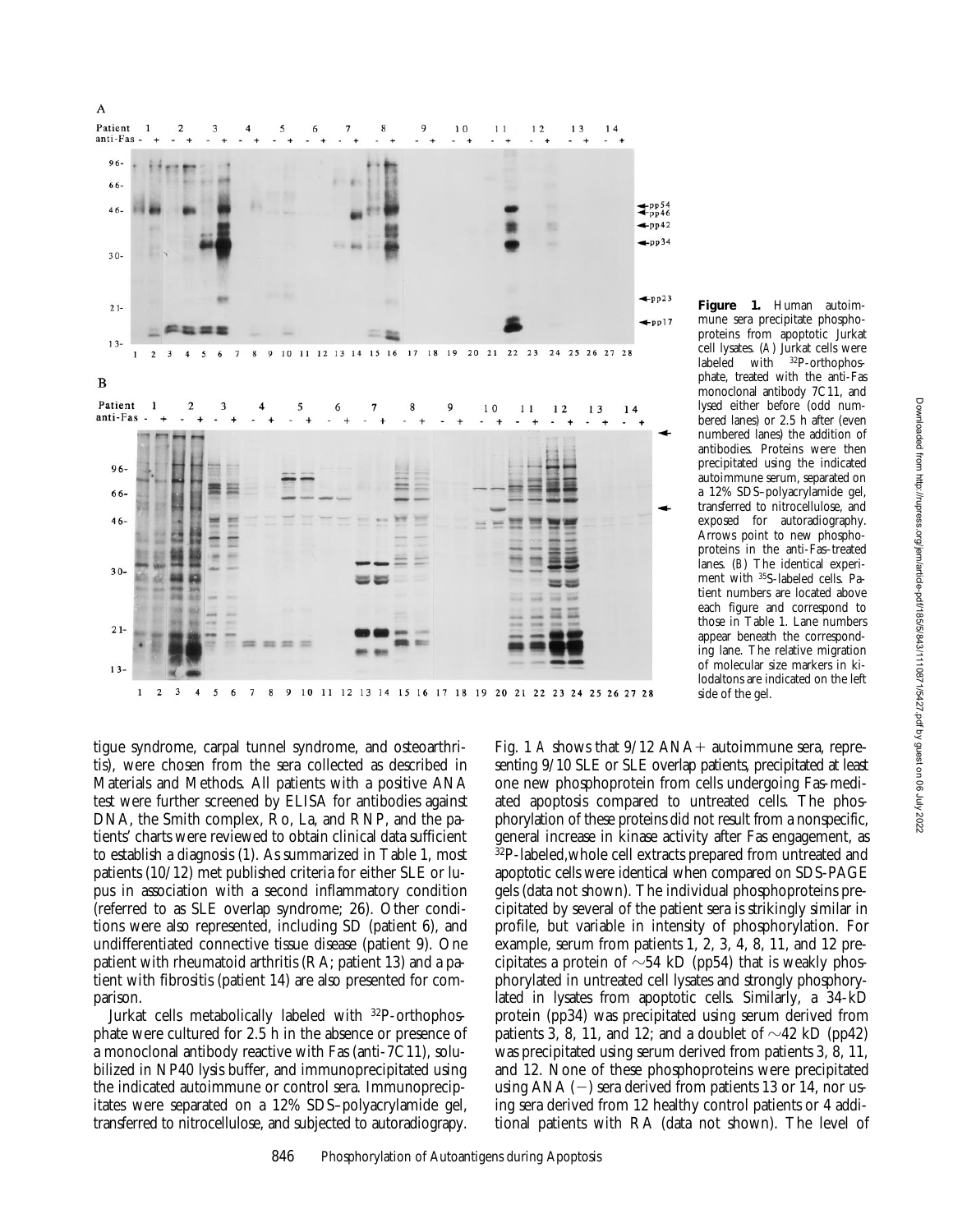

**Figure 2.** Phosphorylation of autoantigens in response to apoptotic or mitogenic stimuli. Jurkat cells were labeled with 32Porthophosphate, triggered with apoptotic or mitogenic stimuli, and solubilized using NP40 lysis buffer at the indicated times before immunoprecipitation using sera derived from the indicated patient. Immunoprecipitates were separated on a 12% SDS–polyacrylamide gel, transferred to nitrocellulose, and subjected to autoradiographic analysis. (*A*) Anti-Fas treatment; (*B*) gamma irradiation; (*C*) UV irradiation; (*D*) CD3 cross-linking. Arrows point to new phosphoproteins. The patient number is indicated above each time course. The time, in hours, from initial exposure to each stimulus is indicated at the top of each gel. Lane numbers appear beneath the corresponding lane. The relative migration of molecular size markers in kilodaltons is indicated on the left side of each panel.

phosphorylation of pp42, pp34, and pp17 differed significantly between patients (patients 3, 8, 11, and 12) and was independent of the ANA titer as detected by immunfluorescence (Table 1), suggesting that these phosphoproteins may be novel and independent of the major proteins responsible for the immunfluorescence detectable as an ANA. In addition to the phosphoproteins described above, three other new phosphoproteins can be seen as bands mi-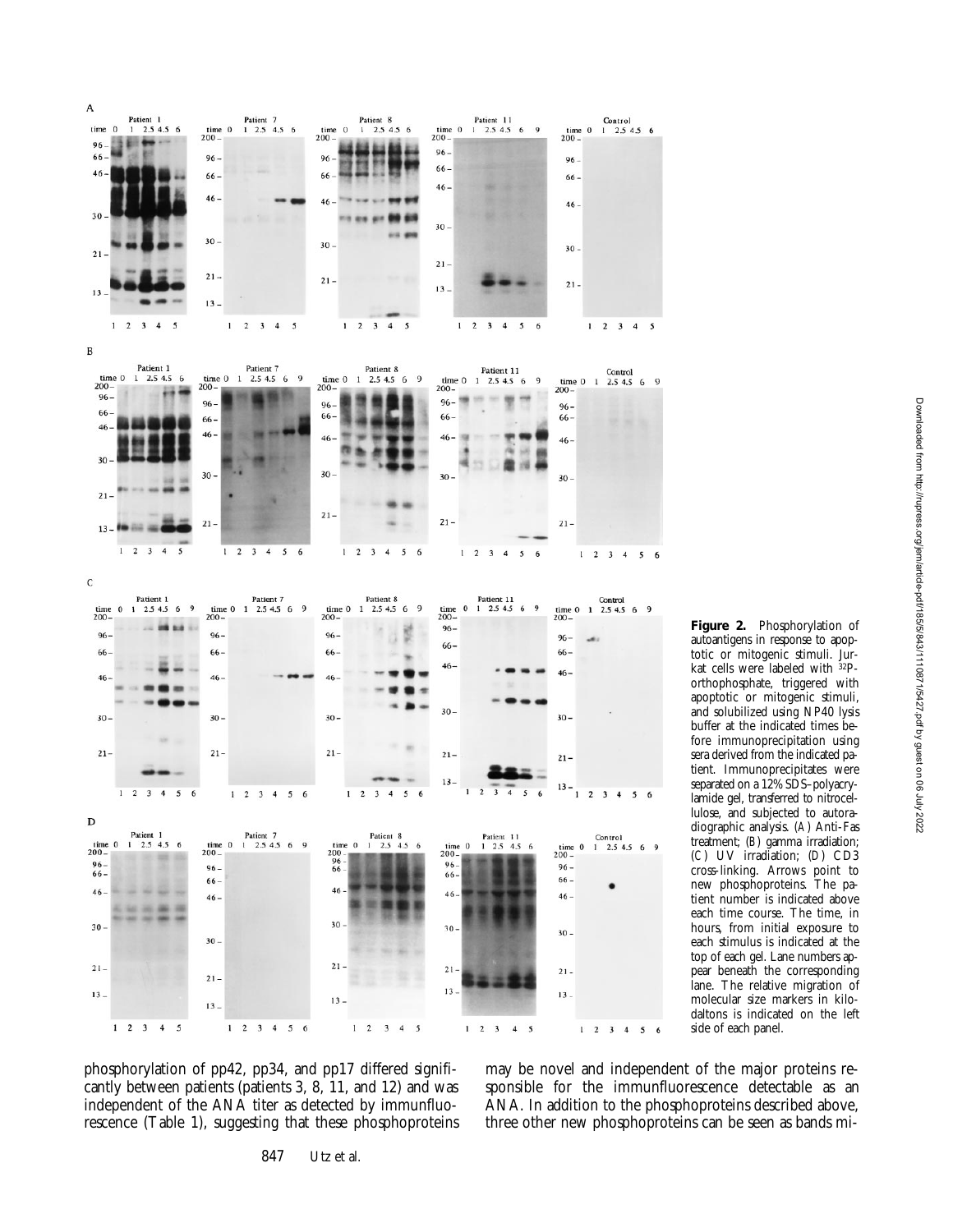

**Figure 3.** Autoantigen phosphorylation coincides with or precedes the onset of DNA fragmentation in apoptotic Jurkat cells. Jurkat cells were triggered to undergo apoptosis and harvested at the indicated times. Each time point represents a total of 1 million cells. The DNA was prepared as described in the Materials and Methods, separated on a 0.8% agarose gel and visualized by staining with ethidium bromide before UV exposure. (*A*) Anti-Fas treatment; (*B*) gamma irradiation; (*C*) UV irradiation; (*D*) anti-CD3 treatment. The time, in hours, from initial exposure to each stimulus is indicated at the top of each lane. The relative migration of molecular size markers in kilobases is indicated on the right side of each panel.

grating at the following positions: 17 kD doublet (pp17; patients 1, 4, 5, 8, and 11), 23 kD (pp23; patients 3, 8, and 11), and 46 kD (pp46; patient 7). A seventh protein migrating between 96 and 200 kD (pp200) was observed for patient 1 (Fig. 2, *A–C*).

The preferential inclusion of phosphoproteins in precipitates prepared from apoptotic versus nonapoptotic lysates could result from de novo phosphorylation of autoantigens, increased extractability of the phosphoproteins during the detergent lysis, or recruitment of preexisting or new phosphoproteins to the autoantigen complex during apoptosis. To differentiate between these three possibilities, the ex-



Figure 4. Autoantigens are phosphorylated exclusively on serine residues during Fas-mediated apoptosis. Jurkat cells were labeled with 32P-orthophosphate, treated with the anti-Fas monoclonal antibody 7C11, and solubilized using NP40 lysis buffer after 2.5 h. Proteins were then precipitated with autoimmune serum, separated on a 12% SDS–polyacrylamide gel, transferred to PVDF, and exposed for autoradiography. Individual phosphoproteins were localized on the membrane, excised, and subjected to acid hydrolysis. Phosphoamino acids were separated by twodimensional electrophoresis in pH 1.9 buffer in the horizontal dimension, followed by pH 3.5 buffer in the vertical dimension before autoradiographic analysis. Individual proteins correspond to those described in Table 1 as follows: (*A*) patient 1, pp200; (*B*) patient 1, pp54; (*C*) patient 7, pp46; (*D*) patient 11, pp42; (*E*) patient 3, pp34; (*F*) patient 8, pp23; and (*G*) patient 11, pp17. Migration of phosphoaminoacid standards are labeled with circles as follows: phosphoserine (*pS*), phosphothreonine (*pT*), phosphotyrosine (*pY*).

periment shown in Fig. 1 *B* was performed using cells that were metabolically labeled with 35S-methionine and cysteine in a manner identical to the experiment depicted in Fig. 1 A, which used cells labeled with <sup>32</sup>P-orthophosphate. In most cases, immunoprecipitates prepared from apoptotic and nonapoptotic lysates contained similar 35S-labeled proteins. Two exceptions were observed. A 60-kD protein and a  $>$  200-kD protein were included in immunoprecipitates prepared from apoptotic, but not nonapoptotic lysates using sera derived from patients 10 (Fig. 1 *B*, lane *20*), and 11 (Fig. 1 *B*, lane *22*), respectively (indicated with arrows on the right side of the panel). Although neither of these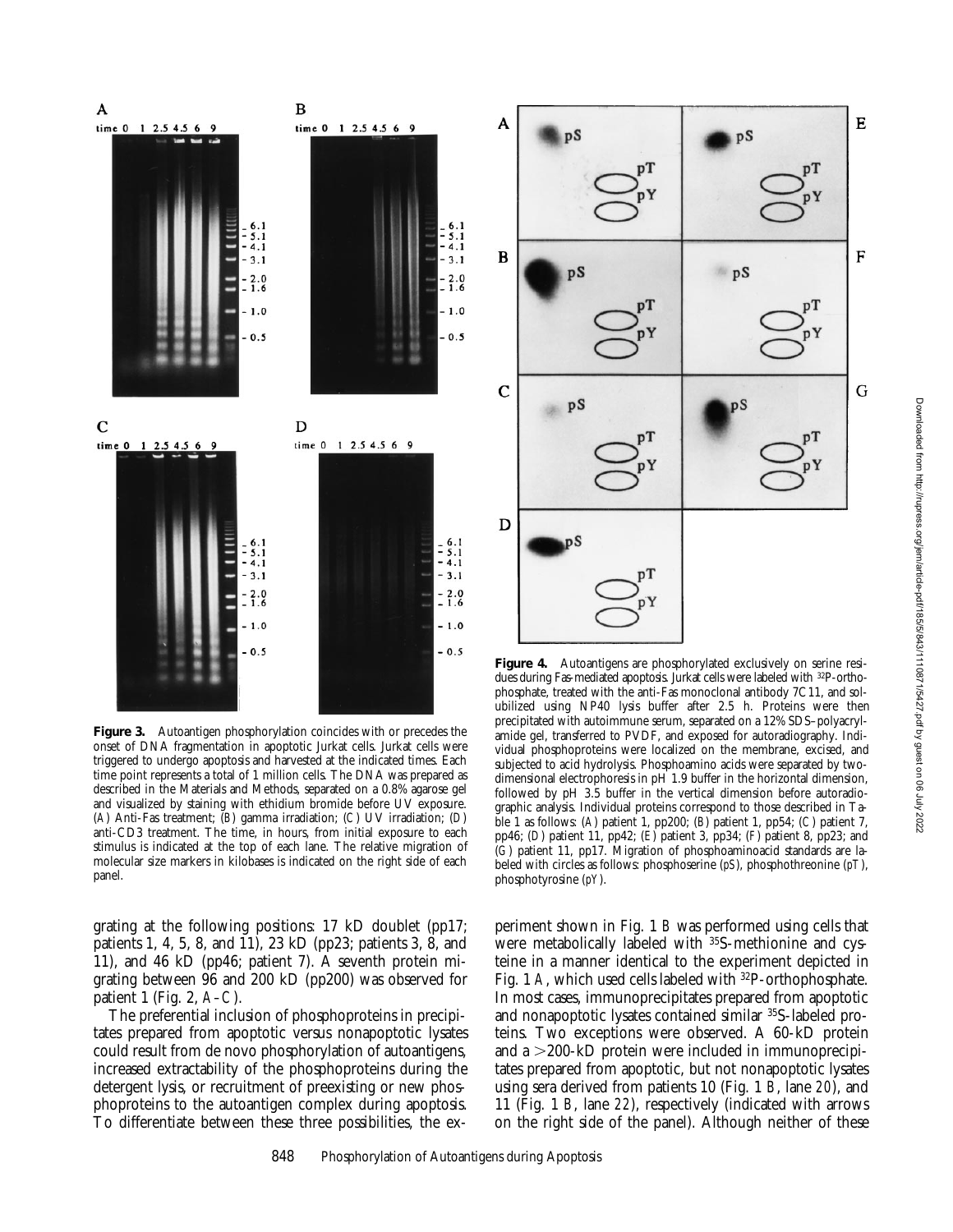

Figure 5. Autoimmune serum precipitates a serine kinase activity from apoptotic Jurkat lysates. Jurkat cells cultured in the absence (odd numbered lanes) or presence (even numbered lanes) of anti-Fas were solubilized in NP40 lysis buffer after 2.5 h, and precipitated using 3.5  $\mu$  of serum derived from the indicated patient. Individual precipitates were subjected to an in vitro kinase reaction at 30°C for 30 min, separated on an SDS–polyacrylamide gel, transferred to nitrocellulose, and subjected to autoradiographic exposure for 2 min. (*A*) In vitro kinase reaction. Serum derived from the patient number indicated at the top of the figure corresponds to patients described in Table 1. The relative migration of molecular size markers in kilodaltons is indicated on the right side of the panel. (*B*) Kinetics of kinase activation after Fas ligation as measured using the in vitro kinase reaction performed on immunoprecipitates prepared using serum derived from patient 7. The time in minutes from initial exposure to anti-Fas is indicated at the top of each lane. The position of pp46 is indicated with an arrow on the left side of the panel. (*C*) Phosphoamino acid analysis of the in vitro phosphorylated 46-kD protein. Migration of phosphoamino acid standards are labeled with circles as follows: phosphoserine (*pS*), phosphothreonine (*pT*), phosphotyrosine (*pY*).

proteins clearly corresponded to the phosphoproteins identified in Fig. 1 *A*, 35S-labeled proteins (Fig. 1 *B*) migrating similarly to the phosphoproteins identified in Fig. 1 *A* were observed in all cases. Taken together, these results are most consistent with de novo phosphorylation of autoantigens during apoptosis.

A

*Phosphorylation of Autoantigens Accompanies Apoptosis, but Not T Cell Receptor Stimulation.* The results shown in Fig. 1 indicate that autoimmune sera preferentially precipitate proteins phosphorylated in response to Fas ligation. To determine whether these proteins are also phosphorylated during apoptosis triggered by stimuli other than Fas ligation, selected patient sera were used to precipitate 32P-labeled Jurkat lysates prepared from cells subjected to apoptotic stimuli or an activation stimulus for various times. This kinetic analysis reveals that phosphorylation of autoantigens is induced between 1 and 2.5 h after Fas ligation (Fig. 2 *A*), between 2.5 and 4.5 h after gamma irradiation (Fig. 2 *B*), and between 1 and 2.5 h after UV irradiation (Fig. 2 *C*). Individual autoantisera precipitate a similar cadre of phosphoproteins regardless of the apoptotic trigger. In contrast, ligation of the T cell receptor complex using a monoclonal antibody reactive with CD3, a stimulus that induces IL-2 production and enhances proliferation in these cells (data not shown), induced neither new protein phosphorylation, nor DNA fragmentation over the course of this experiment (Figs. 2 *D* and 3 *D*). Control sera derived from an individual without autoimmune disease did not precipitate phosphoproteins from apoptotic lysates, nor from lysates prepared from CD3-stimulated cells (Fig. 2, *A–D*, *right*). The kinetics of DNA fragmentation induced by apoptotic or activation stimuli was also determined. As shown in Fig. 3, *A–D*, the onset of DNA fragmentation is approximately

849 Utz et al.

coincident with the phosphorylation of autoantigens regardless of the apoptotic stimulus.

In addition to the phosphorylation of autoantigens during apoptosis, selected phosphoproteins appear to be rapidly dephosphorylated, and then rephosphorylated in a reproducible manner over the course of the kinetic assay (pp17 and pp23; Fig. 2 *B*, lanes *1–4*). The level of basal phosphorylation of several autoantigens, particularly pp34, pp23, and pp17 was somewhat variable in each experiment (e.g., patient 1, Fig. 2, *A–D*), and appeared to be related to the initial density of the cells at the time of labeling, with less dense (and presumably more active) cells labeling more uniformly (our unpublished observations).

*Phosphoaminoacid Analysis of Autoantigens.* Since both tyrosine kinases and serine/threonine kinases have been implicated in signaling Fas-mediated apoptosis (16, 17, 19, 25, 27–30), we subjected all seven phosphoprotein autoantigens to phosphoaminoacid analysis. In each case, phosphorylation was restricted to serine residues (Fig. 4, *A–G*), implicating one or more serine/threonine protein kinases in the phosphorylation of these autoantigens.

*A Protein Kinase Activity Is Precipitated from Apoptotic Lysates Using Selected Patient Sera.* A cascade of stress-activated serine/threonine kinases has been implicated in signaling apoptotic cell death (16, 17, 19, 25, 31). Individual kinases within this cascade are regulated, in part, by phosphorylation. It is therefore possible that stress-activated kinases may be recognized directly by sera derived from patients with autoimmune disease, or may be recruited during apoptosis to preexisting complexes. To test this possibility, lysates from untreated or anti-Fas–treated Jurkat cells were precipitated with individual patient sera, and subjected to an in vitro kinase assay as described (25). Five sera were chosen to en-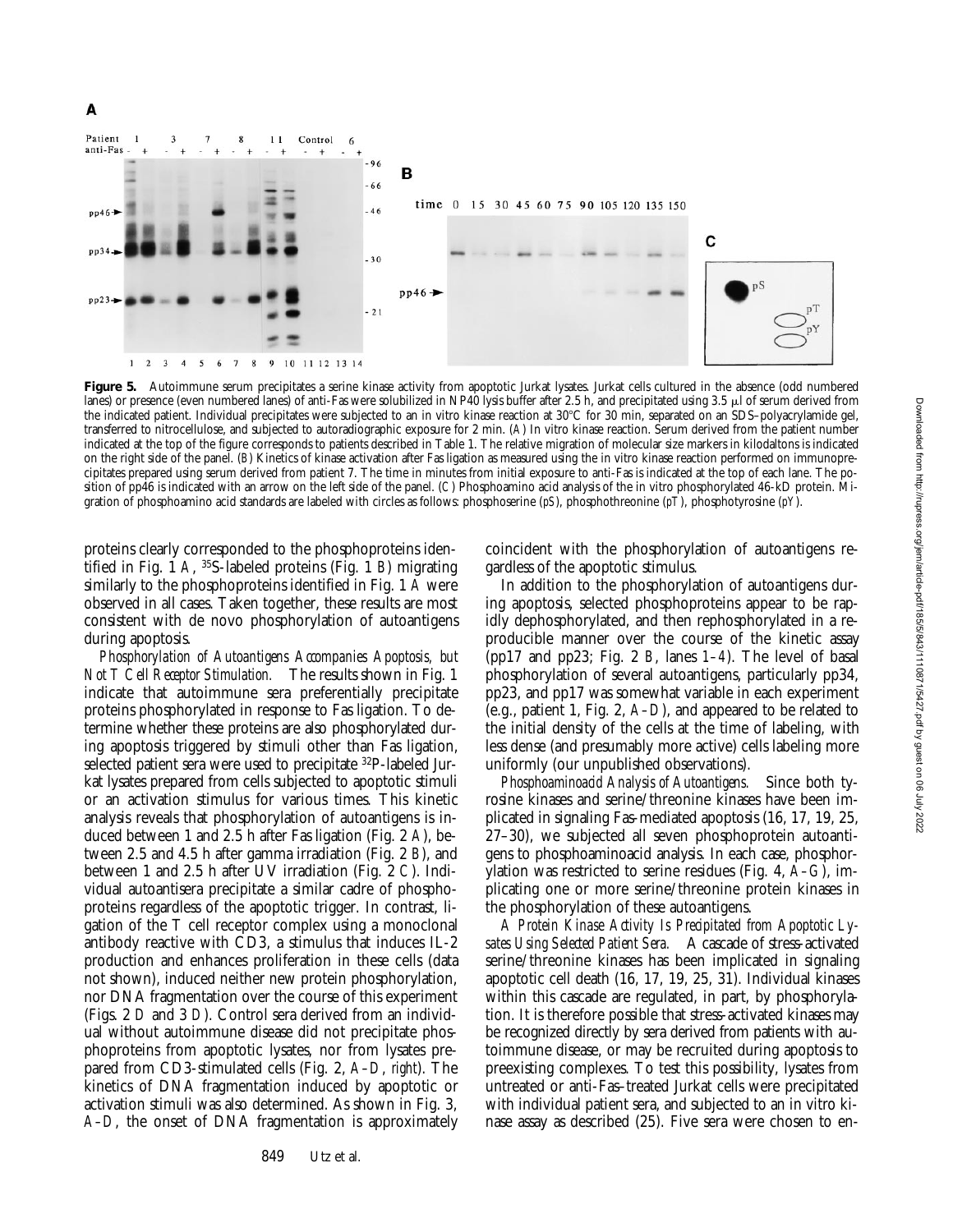

Figure 6. In vivo phosphorylation of pp46 correlates with the induction of apoptosis and is inhibited in Jurkat cells overexpressing bcl-2. Jurkat transformants (*bcl-2*, *left*) or Jurkat control transformants (*neo, right*) were labeled with 32P-orthophosphate, subjected to the indicated apoptotic stimulus, solubilized in NP40 lysis buffer, and precipitated using serum derived from patient 7 before electrophoretic separation. (*A*) Anti-Fas treatment; (*B*) gamma irradiation; (*C*) UV irradiation. The relative migration of molecular size markers in kilodaltons is indicated on the right side of each panel. The time, in hours, from initial exposure to each stimulus is indicated at the top of each lane.

compass all seven phosphoproteins that had been identified in the initial screen using in vivo–labeled apoptotic Jurkat cells (Fig. 1 *A* and Table 1). In addition, sera from a healthy control patient and patient 6, whose serum is monospecific for the Ro protein, were included for comparison. Fig. 5 *A* shows that  $4/5$  ANA + patient sera (i.e., patients 3, 7, 8, and 11) precipitate a kinase whose activity is increased in apoptotic cell extracts compared to untreated cell extracts. The healthy control patient and patient 6 were devoid of

kinase activity in this assay. Phosphoproteins migrating at 34 kD (Fig. 5, lanes *4*, *6*, *8*, and *10*), 23 kD (lanes *4*, *6*, *8*, and *10*), and 46 kD (lane *6*) were identified in this assay. The relative migration of these phosphoproteins is similar to that of prominant phosphoproteins identified in the in vivo phosphorylation assay shown in Fig. 1 *A.* The kinetics with which the kinase (precipitated using serum from patient 7) was activated after Fas ligation was correlated with the induction of DNA fragmentation in the experiment shown in Fig. 5 *B.* In this experiment, Jurkat cells were cultured in the presence of anti-Fas monoclonal antibodies for the indicated times before processing for DNA fragmentation and in vitro kinase activity. The first appearance of pp46 in the in vitro kinase assay was observed at 90 min (Fig. 5 *B*), while DNA fragmentation was first observed 120 min after Fas ligation (data not shown). Phosphoamino acid analysis of pp46 showed that the in vitro phosphorylation of pp46 is restricted to serine residues (Fig. 5 *C*), consistent with the in vivo results shown in Fig. 4 *C.* A similar kinetic analysis targeting pp34 and pp23 using serum from patient 11 (Fig. 5 *A*, lanes *9* and *10*) gave similar results (data not shown). These results are consistent with the less rigorous time courses presented in Figs. 2 and 3, and suggest that a serine/threonine kinase activated by Fas stimulation is present in the immunoprecipitates from patients 7 and 11 at a time that precedes the onset of DNA fragmentation.

*Bcl-2 Overexpression Blocks Apoptosis and Phosphorylation of pp46.* We next asked whether the phosphorylation of pp46 could be blocked by overexpression of the bcl-2 protein, which has been shown to efficiently block apoptosis induced by multiple apoptotic stimuli, including gamma and UV irradiation (32–35). In Fig. 6, Jurkat T cells stably transformed with either bcl-2 (*left*) or empty vector (*right*) were labeled with 32P-orthophosphate and subjected to Fas ligation, gamma irradiation, or UV irradiation. Cells were solubilized at the indicated times and lysates were precipitated using serum derived from patient 7. While phosphorylation of pp46 is rapidly induced in Jurkat (neo) control cells in response to gamma irradiation (Fig. 6 *B*, *right*), pp46 is absent from Jurkat (bcl-2) transformants treated with this same stimulus (Fig. 6 *B*, *left*). Qualitatively similar results are seen with UV irradiation (Fig. 6 *C*), although a small amount of pp46 is observed in Jurkat (bcl-2) transformants beginning at 4.5 h. Overexpression of bcl-2 effectively inhibited apoptosis in response to these triggers, as judged by the induction of DNA fragmentation (data not shown). In contrast, phosphorylation of pp46 after Fas ligation was relatively unaffected by overexpression of bcl-2 (Fig. 6 *A*). The induction of DNA fragmentation after Fas ligation was similarly unaffected by overexpression of bcl-2 in these cells (data not shown), supporting the correlation between phosphorylation of pp46 and the induction of apoptosis. A similar inhibitory effect of bcl-2 after gamma and UV irradiation but not anti-Fas treatment, on the phosphorylation of pp54, pp34, and pp17 (Fig. 1 *A* and Table 1) recognized by serum from patient 11, was also observed (data not shown). Taken together, these results demonstrate that the in vivo phosphorylation of all four autoantigens that were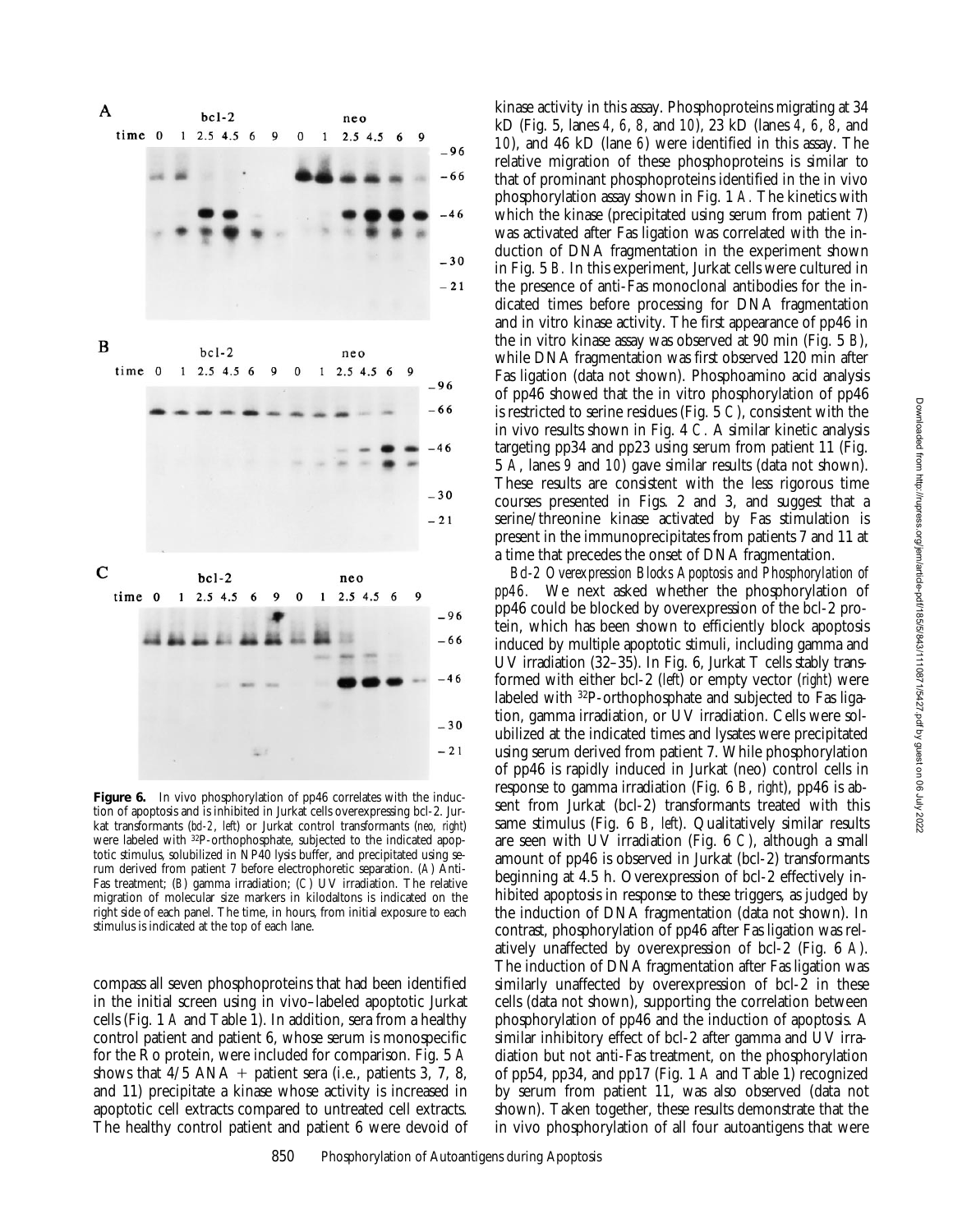tested correlated with the induction of apoptosis, and is downstream of the inhibitory effects of bcl-2.

#### **Discussion**

SLE is characterized by the production of autoantibodies that recognize a restricted subset of intracellular proteins and nucleic acids (1). Autoantibodies reactive with singleand double-stranded DNA, as well as nuclear RNP complexes are responsible, in part, for the ability of lupus serum to bind to the nuclei of cultured cells (1, 5). Antinuclear antibodies are almost always found in the serum of patients with SLE, and their presence has both diagnostic and pathogenic implications in this disease. Specific autoantibody profiles are associated with disease subsets (e.g., anti– Jo-1 histidyl tRNA synthetase and myositis) and are predictive of future disease manifestations (e.g., anti–Jo-1 and interstitial lung disease; 36, 37). Other autoantibodies have been shown to be directly pathogenic in animal models and in human disease, including anti-DNA antibodies (immune-complex glomerulonephritis), antiphospholipid antibodies (antiphospholipid antibody syndrome, characterized by arterial and venous thromboses and recurrent fetal loss), and anti-Ro antibodies (congenital heart block in the neonatal lupus syndrome) (36–40).

Evidence continues to mount that defects in apoptosis are at least partially involved in the pathogenesis of SLE. The genetic defects responsible for the lupus-like diseases found in MRL/*lpr*/*lpr* and C3H/HeJ-*gld*/*gld* mice have been identified as the genes encoding Fas and Fas ligand, respectively, a receptor–ligand pair required for activationinduced death of lymphocytes (41, 42). Additional evidence linking defects in apoptosis to the pathogenesis of SLE comes from studies showing that proteins cleaved by ICE family proteases during apoptosis are common targets for autoantibody production in patients with SLE. This autoantigenic subset includes several DNA repair enzymes, including poly (A) ribose polymerase and the catalytic subunit of DNA-PK (7, 43, 44). Several autoantigens are concentrated at membrane blebs rimming the surface of keratinocytes undergoing apoptosis. Although the role of these membrane blebs in antigen presentation is not known, these results suggest the intriguing possibility that proteins modified during apoptosis may be preferred targets for autoantibody production (6–8, 11, 43, 44). Further support for this hypothesis comes from two recent studies demonstrating that immunization of mice with apoptotic cells leads to the production of autoantibodies, including antibodies directed against DNA-PK (Zhang, C., and S. Schlossman, unpublished data; and 12, 13). This possibility led us to screen serum from patients with autoimmune disease for antibodies reactive with proteins that are phosphorylated during apoptosis. Our results indicate that substrates of serine/threonine kinases activated during stress-induced apoptosis are commonly included in precipitates from apoptotic cells using serum from patients with SLE. Using a more stringent ANA titer of  $\geq 1:160$  as a cutoff value, as opposed to the  $\geq 1:20$  titer used in initial patient selection, demonstrates

that at least one new phosphoprotein is observed in 9/10  $ANA + \text{sera}$ , and all nine sera from SLE or SLE overlap patients. It should be emphasized, however, that the small number of patients presented in this initial study precludes generalizations about disease associations or prevalence of autoantigen phosphorylation. Future studies using sera from larger numbers of patients with well-defined clinical syndromes and carefully defined serologic characteristics will clarify the importance of autoantigen phosphorylation in autoimmune disease.

Stress-activated serine/threonine kinases (SAP kinases, also referred to as JNK and p38) play an essential role in signaling stress-induced apoptosis (15–17, 30, 31, 45). Several transcription factors (e.g., c-Jun, Elk-1, and ATF-2) are substrates for SAP/JNK/p38, and dominant inhibitory mutations in c-Jun can block stress-induced apoptosis, suggesting that stress-activated kinases influence apoptosis at the transcriptional level. The kinase activity responsible for phosphorylation of pp46 has several similarities to the SAP/JNK kinases, including a requirement for magnesium and manganese but not calcium, resistance to RNase and DNase treatment (data not shown), and identical kinetics of phosphorylation and serine specificity (15–17, 30, 31, 45). Another stress-activated serine/threonine kinase that has been implicated in a signaling cascade leading to apoptosis is FAST kinase (25, 46). FAST kinase phosphorylates TIA-1, but not TIAR, two related RNA-binding proteins that appear to regulate mRNA translation (Kedersha, N., and P. Anderson, unpublished observations) and have been shown to translocate from the nucleus to the cytoplasm during Fasmediated apoptosis (25, 47). We have identified autoantibodies reactive with TIA-1 and TIAR in the sera of  $\sim$ 2% of patients with a positive ANA (Utz, P.J., and P. Anderson, unpublished observations), consistent with our hypothesis that proteins phosphorylated during apoptosis are preferred targets for autoantibody production. Additional kinases that may be involved in signaling apoptosis include protein kinase C (48), cyclin dependent kinases (49–52), cAMP kinase I (53, 54), casein kinase I (55), Pim-1 (56), Wee-1 (57), and PITSLRE kinases (28). Further characterization of the kinase activities described in this report is ongoing and should allow identification of the responsible kinase(s) and elucidation of their role in autoantibody production and programmed cell death.

The identity of the seven kinase substrates described in this report is not known. Over 100 autoantigens have been identified to date, some of which are known phosphoproteins, including the ribosomal proteins P0, P1, and P2 that are similar in size to the pp17 doublet and pp42 (1). It is possible that these substrates are novel, apoptosis-specific proteins, and perhaps are part of the core apoptotic machinery. A second possibility is that the observed bands may represent proteolytic cleavage products of larger phosphoproteins, as would be predicted for a phosphoprotein such as DNA-PK. The disappearance of the weakly (and variably) phosphorylated 68-kD band precipitated from nonapoptotic cell lysates with serum from patient 7 (Figs. 1 *A*, 5, and 6) and the subsequent appearance of pp46 in precip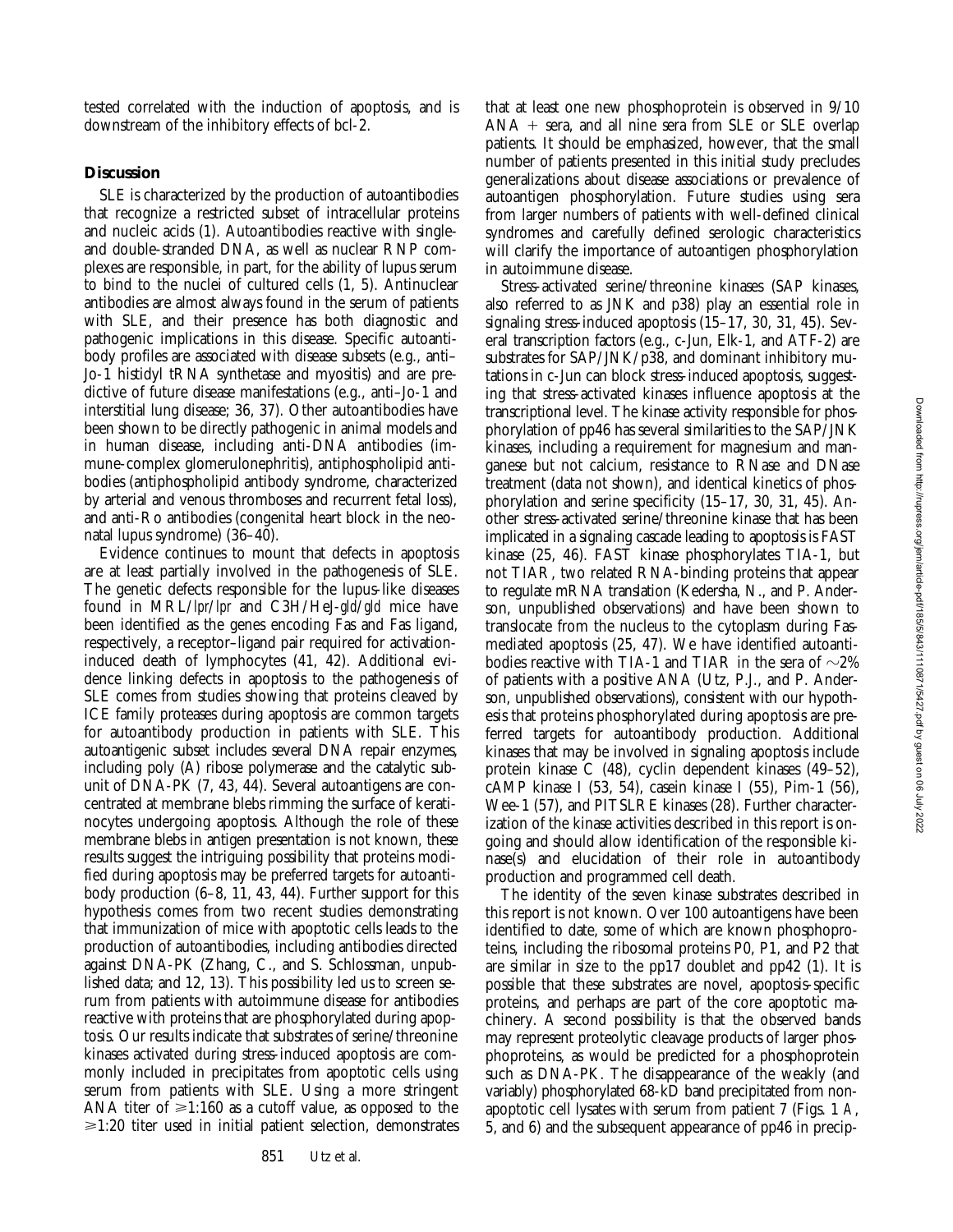itates from apoptotic lysates support this possibility, although the marked increase in phosphorylation of pp46 both in vivo and in vitro argues strongly for a new phosphorylation event. Cleavage and phosphorylation are not necessarily mutually exclusive events, and it remains plausible that serine phosphorylation during apoptosis may target these autoantigens or other proteins in a macromolecular complex for cleavage by an ICE-like protease. Comparison of the sizes of the phosphoproteins, presented in Fig. 1 and Table 1, with the published sizes of ICE-like protease cleavage products demonstrates similarities with U1-70 kD (40-kD product) and pp42 (6); nuclear lamin B (68-kD precursor and 45-kD product) and pp46 (10, 58); UBF/Nor-1 (55-, 35-, 32-, and 24-kD products) and pp54, pp34, and pp23, respectively (9); and an unidentified protein fragment of 35-kD (patient RW) and pp34 (7). A focus of future studies will be to identify each of these seven phosphoproteins and to identify their role in apoptosis and autoantibody production.

In vivo autoantigen phosphorylation was inhibited in cells overexpressing bcl-2 after UV or gamma irradiation, but not after Fas stimulation. Programmed cell death, as assayed by DNA fragmentation and characteristic cell morphologic changes, correlated precisely with antigen phosphorylation for each stimulus. This, together with the observation that none of the autoantigens was phosphorylated in response to CD3 stimulation, suggests that the phosphorylation of autoantigens is specifically correlated with the activation of intrinsic cell death pathway(s) and is not an epiphenomenon associated with stress stimuli. Although the molecular mechanisms by which bcl-2 inhibits apoptosis are not known, it appears to act at a signaling step preceding the activation of the protease apopain/CPP32 (32–35). Recent results showing physical interactions between bcl-2 family members and serine/threonine kinases involved in signaling cell growth (e.g., raf-1) suggest that activation of kinase cascades similar to the cascade (s) described in this report might precede the activation of ICE family proteases under some conditions (59–61).

The self antigens recognized by autoantibodies found in lupus serum comprise a small subset of total cellular proteins. It is striking that many of these antigens are substrates for proteases and kinases involved in signaling or execution of apoptotic cell death. Why are proteins modified during apoptosis preferred targets for autoantibody production in patients with SLE? Perhaps a clue comes from the observation that some autoantigens are concentrated at membrane blebs formed at the surface of apoptotic cells (8, 11). Phosphorylation during apoptosis of the protein constituents of macromolecular complexes such as RNPs may produce neoepitopes or may target individual proteins for proteolysis and/or translocation to membrane blebs, as has been observed for the U1-70–kD protein (6, 8). Although intracellular antigens presented on the surface of apoptotic cells might be recognized by self-reactive B lymphocytes, a productive immune response would not be generated in the absence of antigen-specific helper T cells. It is possible, however, that proteolysis or phosphorylation of selected proteins during apoptosis produces neoepitopes to which T cells are not tolerized. In the special case in which the apoptotic cell is also an APC, priming of naive T cells may ensue. T cell recognition of modified self proteins presented by apoptotic APCs could drive the differentiation and expansion of autoreactive B cells, resulting in autoantibody production. This hypothesis requires that APCs from patients with SLE are unusually sensitive to stress-induced apoptosis. This sensitivity could be conferred by a combination of genetic and environmental factors.

The authors thank members of the laboratories of P. Anderson and M. Streuli for insights and helpful comments; V. Shifrin, Q. Medley, S. Porcelli, and S. Schlossman for critical review of the manuscript; the Brigham & Women's Hospital Clinical Immunology Laboratory, P. Fraser, and J. Jackson for providing patient serum; N. Kedersha and M. Robertson for providing anti–bcl-2 and anti-Fas (7C11), respectively; and J. Reed for the gift of the bcl-2- and neo-overexpressing Jurkat cells.

This work was supported in part by National Institutes of Health training grant T32 AI07306 to Brigham & Women's Hospital, Division of Rheumatology and Immunology (P.J. Utz); the Arthritis Foundation (P.J. Utz and P. Anderson); the National Institutes of Health grants AI33600 and CA67929 (P. Anderson); and the Peabody Foundation. P. Anderson is a Scholar of the Leukemia Society of America.

Address correspondence to Dr. P.J. Utz, Dana Farber Cancer Institute, Mayer 747, 44 Binney St., Boston, MA 02115.

*Received for publication 22 October 1996 and in revised form 10 December 1996.*

## **References**

- 1. von Muhlen, C.A., and E.M. Tan. 1995. Autoantibodies in the diagnosis of systemic rheumatic diseases. *Semin. Arthritis Rheum.* 24:323–358.
- 2. Astaldi-Ricotti, G., M. Bestagno, A. Cerino, C. Negri, R.

Caporali, F. Cobianchi, M. Longhi, and C. Montecucco. 1989. Antibodies to hnRNP core protein A1 in connective tissue diseases. *J. Cell. Biochem.* 40:43–47.

3. Gold, H.A., J.N. Topper, D. Clayton, and J. Craft. 1989.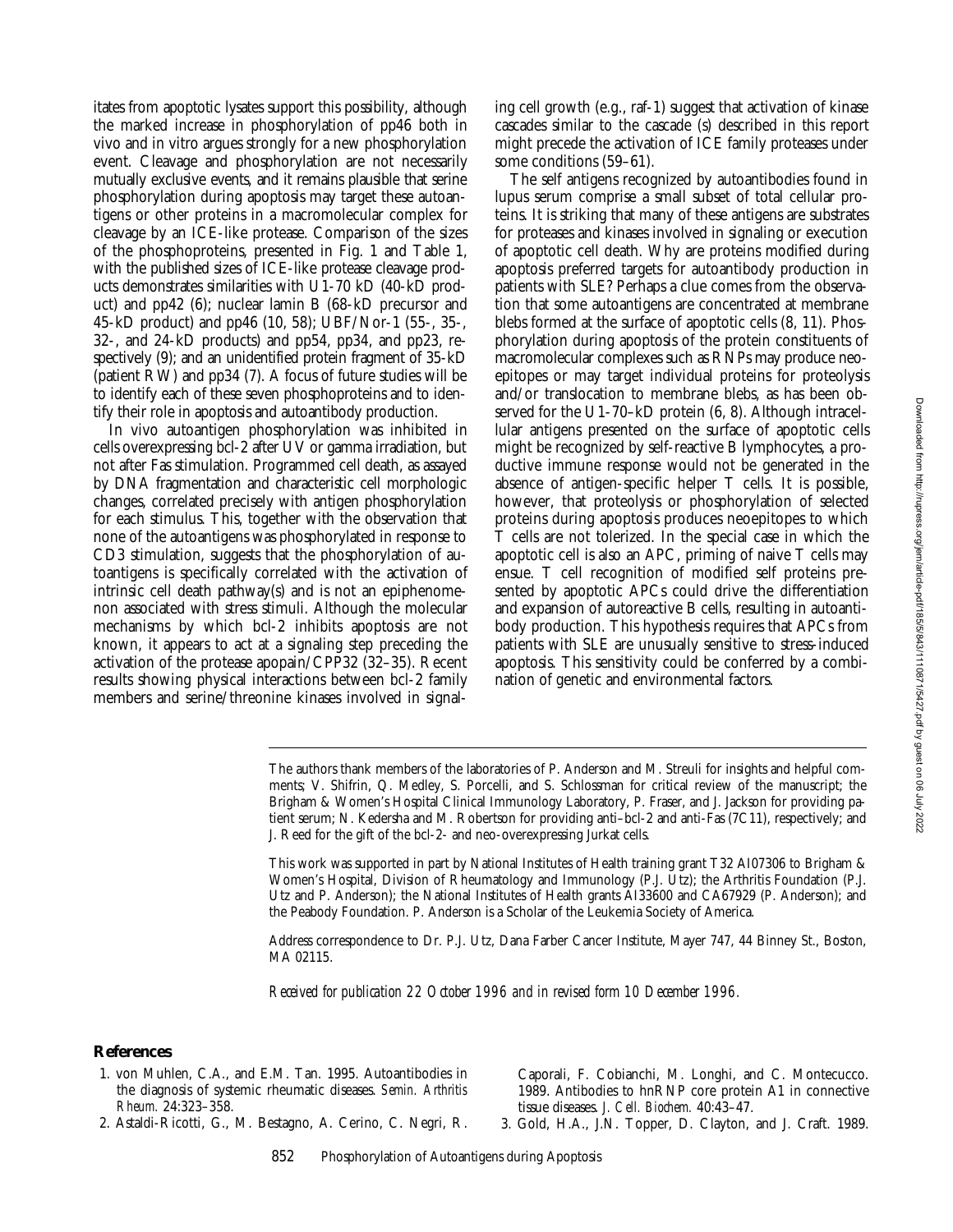The RNA processing enzyme RNase MRP is identical to the Th RNP and related to RNase P. *Science (Wash. DC).* 245:1377–1380.

- 4. Montecucco, M., R. Caporali, C. Negri, F. deGennaro, A. Cerino, M. Bestagno, F. Cobianchi, and G. Astaldi-Ricotti. 1990. Antibodies from patients with rheumatoid arthritis and systemic lupus erythematosus recognize different epitopes of a single heterogeneous nuclear RNP core protein. *Arthritis Rheum.* 33:180–186.
- 5. Van Veenrooij, W., and P. Sillekens. 1989. Small-nuclear RNA-associated proteins: autoantigens in connective tissue diseases. *Clin. Exp. Rheum.* 7:635–639.
- 6. Casciola-Rosen, L.A., D.K. Miller, G.J. Anhalt, and A. Rosen. 1994. Specific cleavage of the 70 kDa protein component of the U1 small nuclear riboprotein is a characteristic biochemical feature of apoptotic cell death. *J. Biol. Chem.* 269:30757–30760.
- 7. Casciola-Rosen, L.A., G.J. Anhalt, and A. Rosen. 1995. DNA-dependent protein kinase is one of a subset of autoantigens specifically cleaved early during apoptosis. *J. Exp. Med.* 182:1625–1634.
- 8. Casciola-Rosen, L.A., G. Anhalt, and A. Rosen. 1994. Autoantigens targeted in systemic lupus erythematosus are clustered in two populations of surface blebs on cultured keratinocytes. *J. Exp. Med.* 179:1317–1330.
- 9. Casiano, C.A., S.J. Martin, D.R. Green, and E.M. Tan. 1996. Selective cleavage of nuclear autoantigens during CD95 (Fas/Apo-1)–mediated T cell apoptosis. *J. Exp. Med.* 184: 765–770.
- 10. Neamati, N., A. Fernandez, S. Wright, J. Kiefer, and D.J. McConkey. 1995. Degradation of lamin B1 precedes oligonucleosomal DNA fragmentation in apoptotic thymocytes and isolated thymocyte nuclei. *J. Immunol.* 154:3788–3795.
- 11. Golan, T.D., K.B. Elkon, A.E. Gharavi, and J.G. Krueger. 1992. Enhanced membrane binding of autoantibodies to cultured keratinocytes of systemic lupus erythematosus patients after ultraviolet B/ultraviolet A irradiation. *J. Clin. Invest.* 90: 1067–1076.
- 12. Zhang, C., A. Ao, A. Seth, and S. Schlossman. 1996. A mitochondrial membrane protein defined by a novel monoclonal antibody is preferentially detected in apoptotic cells. *J. Immunol.* 157:3980–3987.
- 13. Mevorach, D., J. Zhou, and K. Elkon. 1996. Immunization of mice with apoptotic cells induces low levels of autoantibodies. *Arthritis Rheum.* 39:143s.
- 14. Alderson, M., T. Tough, T. Davis-Smith, S. Braddy, B. Falk, K. Schooley, R. Goodwin, C. Smith, F. Ramsdell, and D. Lynch. 1995. Fas ligand mediates activation-induced cell death in human T lymphocytes. *J. Exp. Med.* 181:71–77.
- 15. Chen, Y.-R., C.F. Meyer, and T.-H. Tan. 1996. Persistent activation of c-Jun N-terminal kinase 1 (JNK1) in gamma radiation-induced apoptosis. *J. Biol. Chem.* 271:631–634.
- 16. Kyriakis, J., P. Banerjee, E. Nikolakaki, T. Dai, E. Rubie, M. Ahmad, J. Avruch, and J. Woodgett. 1994. The stress-activated protein kinase subfamily of c-jun kinases. *Nature (Lond.).* 369:156–160.
- 17. Kyriakis, J., and J. Avruch. 1996. Protein kinase cascades activated by stress and inflammatory cytokines. *Bioessays.* 18: 567–577.
- 18. Ju, S., D. Panka, J. Cui, R. Ettinger, M. el-Khatib, D. Sherr, B. Stanger, and A. Marshak-Rothstein. 1995. Fas (CD95)/FasL interactions required for programmed cell death after T-cell activation. *Nature (Lond.).* 373:444–448.
- 19. Verheij, M., R. Bose, X. Lin, B. Yao, W. Jarvis, S. Grant, M. Birrer, E. Szabo, L. Zon, J. Kyriakis et al. 1996. Requirement for ceramide-initiated SAPK/JNK signalling in stress-induced apoptosis. *Nature (Lond.).* 380:75–79.
- 20. Mathias, S., K.A. Dressler, and R.N. Kolesnick. 1991. Characterization of a ceramide-activated protein kinase: stimulation by tumor necrosis factor alpha. *Proc. Natl. Acad. Sci. USA.* 88:10009–10013.
- 21. Karwan, R., J.L. Bennett, and D.A. Clayton. 1991. Nuclear RNase MRP processes RNA at multiple discrete sites: interaction with an upstream G box is required for subsequent downstream cleavages. *Genes Dev.* 5:1264–1276.
- 22. Laemmli, E. 1970. Cleavage of structural proteins during the assembly of the head of bacteriophage T4. *Nature (Lond.).* 227:680–685.
- 23. Harlow, E., and D. Lane. 1988. Immunoblotting. *In* Antibodies: A Laboratory Manual. Cold Spring Harbor Laboratory, Cold Spring Harbor, NY. 474–510 pp.
- 24. Coligan, J., A. Kruisbeek, D. Margulies, E. Shevach, and W. Strober. 1994. Two dimensional phosphopeptide mapping. *Curr. Prot. Immunol.* 3:11.2.1–11.2.8.
- 25. Tian, Q., J. Taupin, S. Elledge, M. Robertson, and P. Anderson. 1995. Fas-activated serine/threonine kinase (FAST) phosphorylates TIA-1 during Fas-mediated apoptosis. *J. Exp. Med.* 182:865–874.
- 26. Tan, E., A. Cohen, J. Fries, A. Masi, D. McShane, N. Rothfield, J. Schaller, N. Talal, and R. Winchester. 1982. The 1982 revised criteria for the classification of systemic lupus erythematosus. *Arthritis Rheum.* 25:1272–1277.
- 27. Eischen, C., C. Dick, and P. Leibson. 1994. Tyrosine kinase activation provides an early and requisite signal for Fas-induced apoptosis. *J. Immunol.* 153:1947–1954.
- 28. Lahti, J., J. Xiang, L. Heath, D. Campana, and V. Kidd. 1995. PITSLRE protein kinase activity is associated with apoptosis. *Mol. Cell Biol.* 15:1–11.
- 29. Migita, K., K. Eguchi, Y. Kawabe, and S. Nagataki. 1995. Tyrosine phosphorylation participates in peripheral T-cell activation and programmed cell death in vivo. *Immunology.* 85: 550–555.
- 30. Xia, Z., M. Dickens, J. Raingeaud, R.J. Davis, and M.E. Greenberg. 1995. Opposing effects of ERK and JNK-p38 MAP kinases on apoptosis. *Science (Wash. DC).* 270:1326–1331.
- 31. Gjertsen, B., and S. Doskeland. 1995. Protein phosphorylation in apoptosis. *Biochim. Biophys. Acta.* 1269:187–199.
- 32. Boise, L., A. Gottschallk, J. Quintans, and C. Thompson. 1995. Bcl-2 and Bcl-2–related proteins in apoptosis regulation. *Curr. Top. Microbiol. Immunol.* 200:107–121.
- 33. Itoh, N., Y. Tsujimoto, and S. Nagata. 1993. Effect of bcl-2 on Fas antigen-mediated cell death. *J. Immunol.* 151:621–627.
- 34. Reed, J. 1994. Bcl-2 and the regulation of programmed cell death. *J. Cell Biol.* 124:1–6.
- 35. Sentman, C., J. Shutter, D. Hockenberry, O. Kanagawa, and S. Korsmeyer. 1991. Bcl-2 inhibits multiple forms of apoptosis but not negative selection in thymocytes. *Cell.* 67:879–888.
- 36. Goldstein, R., M. Duvic, I. Targoff, M. Reichlin, A. McMenemy, J. Reveille, N. Warner, M. Pollack, and F. Arnett. 1990. HLA-D region genes associated with autoantibody responses to histidyl-transfer RNA synthetase (Jo-1) and other translation-related factors in myositis. *Arthritis Rheum.* 33: 1240–1248.
- 37. Venables, P. 1996. Polymyositis-associated overlap syndromes. *Br. J. Rheumatol.* 35:305–308.
- 38. Koffler, D., P. Schur, and H. Kunkel. 1967. Immunologic